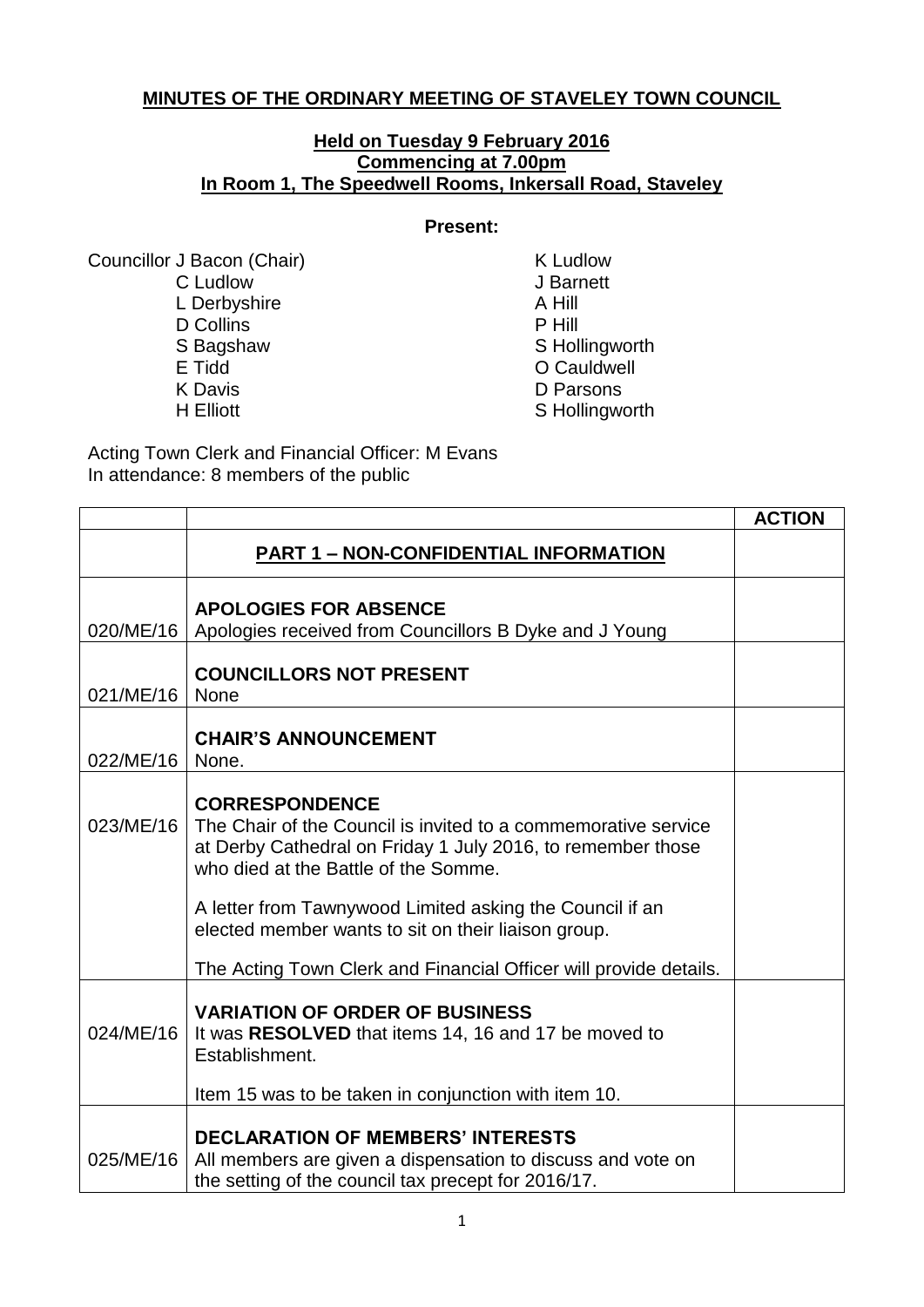| 026/ME/16 | <b>PUBLIC SPEAKING</b><br>John Morehen stated that he has no party political interest and<br>his perception is that he was rebuked at the last meeting whilst<br>another member of the public was allowed to ask a question.                                                                                                                                                                                                               |  |  |
|-----------|--------------------------------------------------------------------------------------------------------------------------------------------------------------------------------------------------------------------------------------------------------------------------------------------------------------------------------------------------------------------------------------------------------------------------------------------|--|--|
|           | Councillor A Hill responded by stating that he had only replied to<br>a question about whether Councillor John Burrows could be<br>approached on a matter relating to Brimington.                                                                                                                                                                                                                                                          |  |  |
|           | John Morehen also reported that Staveley Seniors hosted the<br>Mayor of Chesterfield at a recent event and it went well.                                                                                                                                                                                                                                                                                                                   |  |  |
|           | L Bally raised an issue relating to a staff grievance. The Chair<br>informed her that this was a confidential matter and not for<br>discussion in a public forum.                                                                                                                                                                                                                                                                          |  |  |
|           | J Roberts informed the meeting that he has booked Poolsbrook<br>Park for the armed forces event in July.                                                                                                                                                                                                                                                                                                                                   |  |  |
| 027/ME/16 | <b>MINUTES OF THE ORDINARY MEETING OF STAVELEY</b><br><b>TOWN COUNCIL HELD ON 19 JANUARY 2016</b><br>It was RESOLVED that the minutes of the Ordinary Meeting of<br>Staveley Town Council held on 19 January 2016 were accepted<br>as a true record.                                                                                                                                                                                       |  |  |
| 028/ME/16 | <b>MATTERS ARISING FROM THE ORDINARY MEETING OF</b><br><b>STAVELEY TOWN COUNCIL HELD ON 19 JANUARY 2016</b><br>Councillor A Hill thanked Councillor D Collins for donating £2000<br>from his Community Leadership Fund towards the cost of the<br>old persons Christmas meal and asked that a letter of thanks be<br>sent to Councillor T Gilby for her donation to an event at<br>Brimington which was attended by residents of Staveley. |  |  |
| 029/ME/16 | MINUTES OF THE POLICY, FINANCE AND PUBLICITY<br><b>COMMITTEE OF 20 JANUARY 2016</b><br>It was RESOLVED that the minutes of the Policy, Finance and<br>Publicity Committee of Staveley Town Council, held on 20<br>January 2016 were accepted as a true record.                                                                                                                                                                             |  |  |
| 030/ME/16 | <b>MATTERS ARISING FROM THE POLICY, FINANCE AND</b><br><b>PUBLICITY COMMITTEE OF 20 JANUARY 2016</b><br>There were no matters arising.                                                                                                                                                                                                                                                                                                     |  |  |
| 031/ME/16 | <b>BUDGET REPORT</b><br>The Acting Town Clerk and Financial Officer presented a budget<br>report. The report:                                                                                                                                                                                                                                                                                                                              |  |  |
|           | updated the Council on the projected outturn for 2015/16<br>(i)                                                                                                                                                                                                                                                                                                                                                                            |  |  |
|           | (ii)<br>recommended a budget and associated council tax precept<br>for 2016/17                                                                                                                                                                                                                                                                                                                                                             |  |  |
|           | updated the Council on the relative positions of the Unity<br>(iii)<br>bank account and the Cooperative bank account.                                                                                                                                                                                                                                                                                                                      |  |  |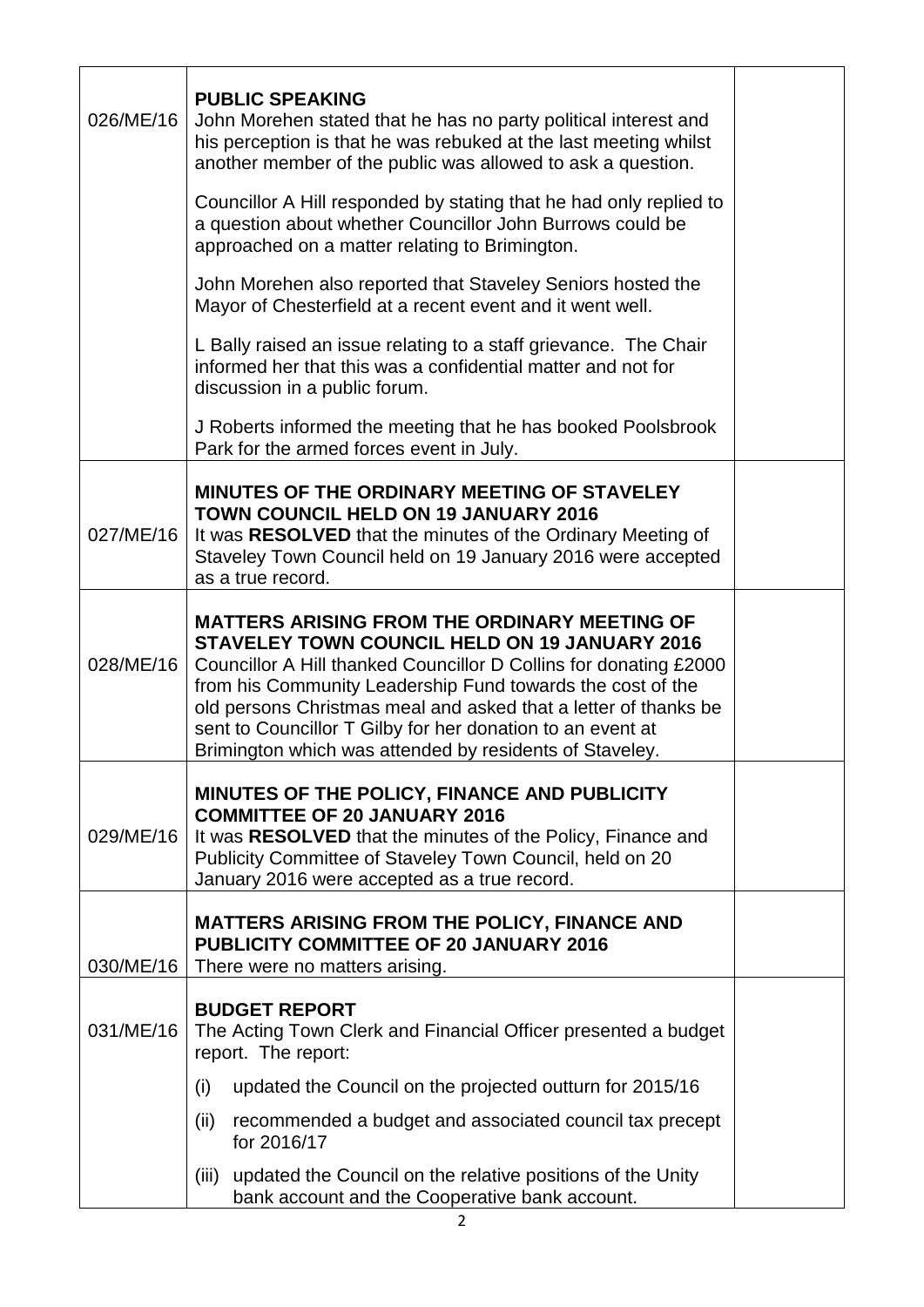|           | It was <b>RESOLVED</b> that:                                                                                                                                                                                                                                                                                         |  |
|-----------|----------------------------------------------------------------------------------------------------------------------------------------------------------------------------------------------------------------------------------------------------------------------------------------------------------------------|--|
|           | the projected outturn for 2015/16 is noted<br>٠                                                                                                                                                                                                                                                                      |  |
|           | the budget for 2016/17 is approved including a 15% rise in<br>the council tax precept                                                                                                                                                                                                                                |  |
|           | the position relating to the Council's Unity bank account<br>(Heart of Staveley) and Cooperative bank account<br>(Staveley Town Council) is noted                                                                                                                                                                    |  |
|           | a review of the financial strategy for the funding of the Heart<br>of Staveley project is carried out following receipt of the<br>final account (9 February 2016).                                                                                                                                                   |  |
| 032/ME/16 | MINUTES OF THE LEISURE AND COMMUNITY COMMITTEE<br><b>MEETING OF STAVELEY TOWN COUNCIL HELD ON 27</b><br><b>JANUARY 2016</b><br>It was <b>RESOLVED</b> that the minutes of the meeting of the<br>Leisure and Community Committee of Staveley Town Council,<br>held on 27 January 2016 were accepted as a true record. |  |
| 033/ME/16 | <b>MATTERS ARISING FROM THE LEISURE AND COMMUNITY</b><br><b>COMMITTEE MEETING OF 27 JANUARY 2016</b><br>It was RESOLVED that the issues relating to Barrow Hill<br>Allotments be discussed at the next meeting of the Policy,<br>Finance and Publicity Committee.                                                    |  |
| 034/ME/16 | <b>SCHEDULE OF PAYMENTS</b><br>The schedule of payments for January 2016 was noted.                                                                                                                                                                                                                                  |  |
| 035/ME/16 | <b>WARD COUNCILLOR'S REPORT</b><br>Councillor H Elliott asked the Acting Town Clerk and Financial<br>Officer to invite the local police to future meetings.                                                                                                                                                          |  |
| 036/ME/16 | <b>ALLOTMENTS</b><br>The Acting Town Clerk and Financial Officer informed the<br>meeting that he was waiting for Chesterfield Borough Council to<br>send him a signed copy of the lease for Barrow Hill Allotments.                                                                                                  |  |
|           | The Acting Town Clerk and Financial Officer had carried out a<br>site visit with Andy Pashley from Chesterfield Borough Council.<br>The Barrow Hill Allotments are in a mess, overgrown and<br>suffering from fly tipping.                                                                                           |  |
|           | Chesterfield Borough Council's Environmental Services team<br>are to undertake a safety inspection.                                                                                                                                                                                                                  |  |
| 037/ME/16 | <b>CHESTERFIELD BOROUGH COUNCIL</b><br>Nothing to report.                                                                                                                                                                                                                                                            |  |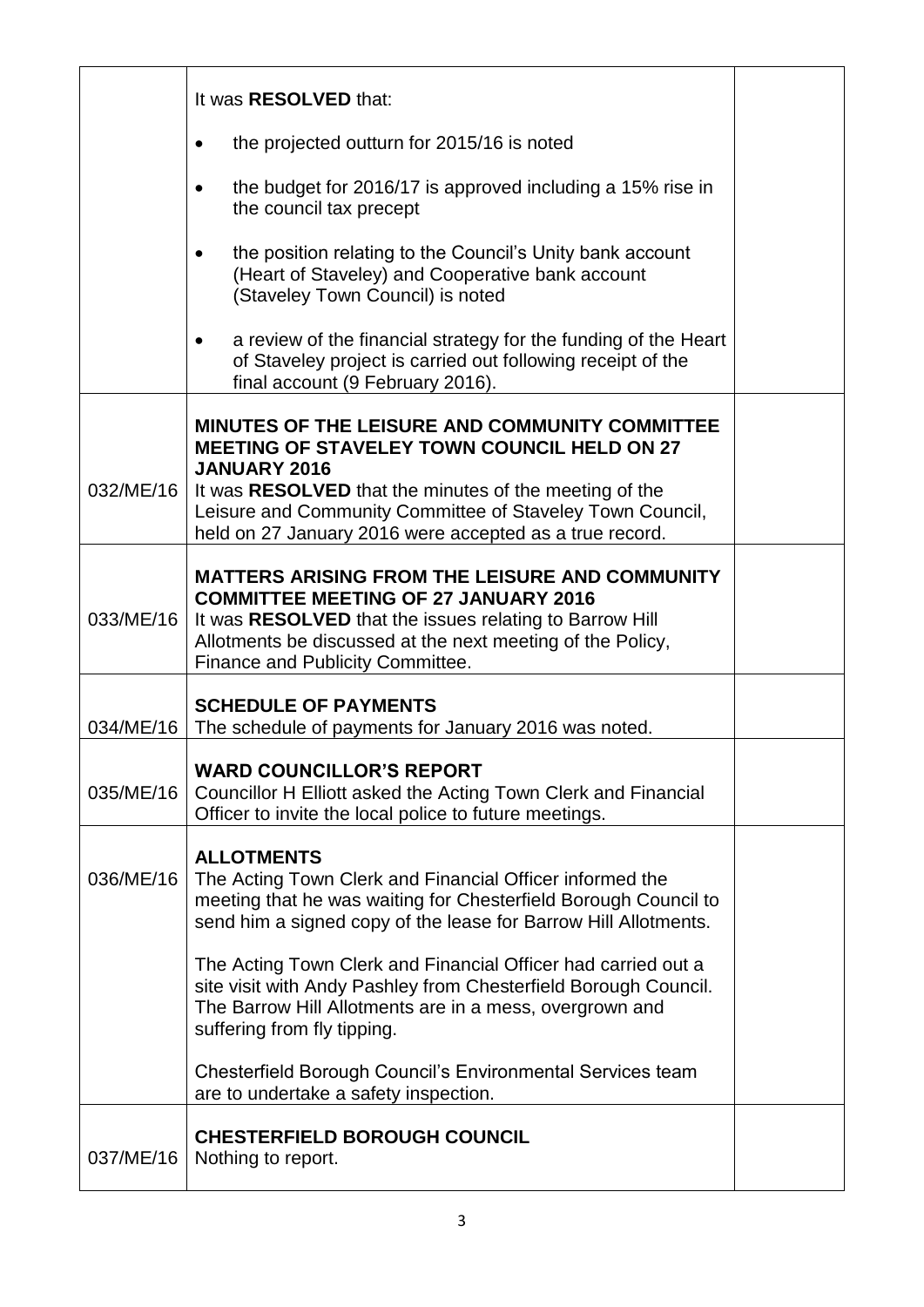| 038/ME/16 | <b>FIXING OF THE COMMON SEAL</b><br>It was RESOLVED that the common seal of the Council be<br>affixed to any documents or agreements necessary to carry into<br>effect any resolutions or decisions passed by or confirmed at<br>this meeting:                                                                                                                                                                                                     |  |
|-----------|----------------------------------------------------------------------------------------------------------------------------------------------------------------------------------------------------------------------------------------------------------------------------------------------------------------------------------------------------------------------------------------------------------------------------------------------------|--|
|           | The lease of Unit 1 The Stables was signed and sealed by<br>(i)<br>two members of the Council and the Acting Town Clerk and<br><b>Financial Officer.</b>                                                                                                                                                                                                                                                                                           |  |
|           | The lease of Unit 2 The Stables was signed and sealed by<br>(ii)<br>two members of the Council and the Acting Town Clerk and<br><b>Financial Officer.</b>                                                                                                                                                                                                                                                                                          |  |
| 039/ME/16 | <b>ITEMS FOR ACTION</b><br>None.                                                                                                                                                                                                                                                                                                                                                                                                                   |  |
|           | <b>PART II - CONFIDENTIAL BUSINESS</b>                                                                                                                                                                                                                                                                                                                                                                                                             |  |
| 040/ME/16 | PUBLIC BODIES (ADMISSION TO MEETINGS) ACT 1960<br><b>RESOLVED - That in view of the fact that publicity would be</b><br>prejudicial to the public interest by reason of<br>representatives of the press be excluded from<br>this meeting during the discussion thereof.                                                                                                                                                                            |  |
|           | <b>ESTABLISHMENT</b>                                                                                                                                                                                                                                                                                                                                                                                                                               |  |
| 041/ME/16 | <b>ACTING TOWN CLERK'S REPORT</b><br>The Acting Town Clerk and Financial Officer gave a report<br>covering the following subjects:                                                                                                                                                                                                                                                                                                                 |  |
|           | <b>Heart of Staveley</b><br>٠<br>Staffing<br>$\bullet$<br>Audit<br>$\bullet$<br><b>Health and Safety</b><br>$\bullet$<br><b>The Stables</b><br>$\bullet$<br>Allotments<br>$\bullet$<br><b>Speedwell Rooms</b><br>٠<br><b>Bowling Club</b><br>$\bullet$<br>In relation to the Heart of Staveley, Councillor C Ludlow<br>$\blacksquare$<br>suggested that Chesterfield Borough Council's Economic<br>Development team be approached to undertake the |  |
|           | marketing of the Hall.<br>The Acting Town Clerk and Financial Officer reported that M<br>-<br>Brooke has not yet finished the business plan. This is a key<br>document and the Council requires this urgently. The Acting<br>Town Clerk and Financial Officer is to attend a meeting with<br>the Heart of Staveley Board on 23 February 2016 to discuss                                                                                            |  |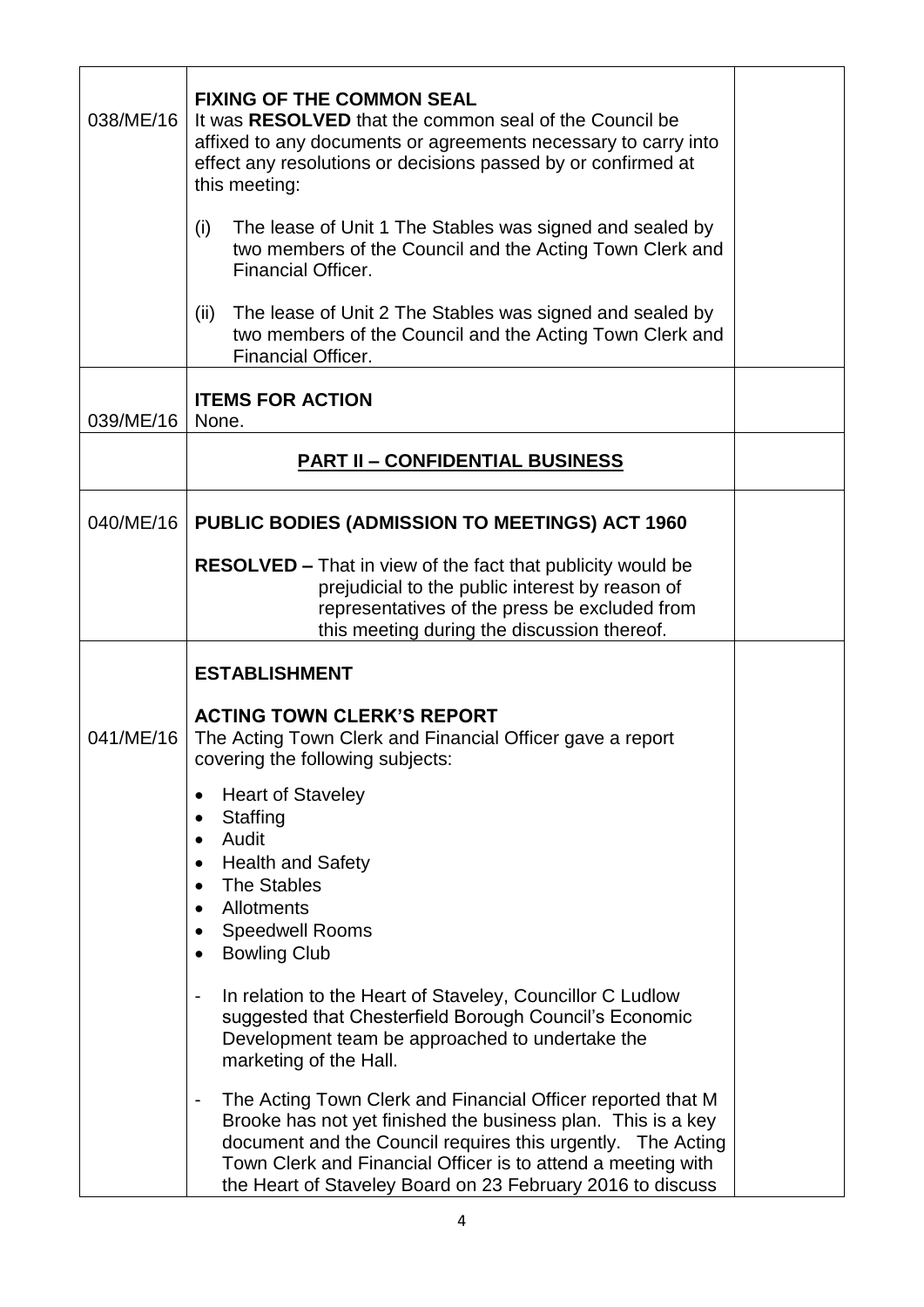|           | the options for running the refurbished Hall. Councillor Elliott<br>stated that Staveley Town Council should have a say in the<br>future running of the Hall.<br>A discussion was held about appointing a manager to run the<br>$\blacksquare$<br>venue and it was agreed to discuss this again once the<br>business plan has been received. Councillor A Hill<br>suggested that this subject is debated at next week's Policy,<br>Finance and Publicity Committee.<br>It was RESOLVED that the report be accepted. |  |
|-----------|---------------------------------------------------------------------------------------------------------------------------------------------------------------------------------------------------------------------------------------------------------------------------------------------------------------------------------------------------------------------------------------------------------------------------------------------------------------------------------------------------------------------|--|
| 042/ME/16 | <b>ACCOUNTS</b><br>The Acting Town Clerk and Financial Officer presented a report<br>on options for the provision of payroll services to Staveley Town<br>Council.                                                                                                                                                                                                                                                                                                                                                  |  |
|           | It was RESOLVED that:                                                                                                                                                                                                                                                                                                                                                                                                                                                                                               |  |
|           | Staveley Town Council awards the provision of payroll<br>services to Emerald Accountancy Services for an initial<br>period of six months subject to satisfactory performance.                                                                                                                                                                                                                                                                                                                                       |  |
|           | The Acting Town Clerk and Financial Officer reports back<br>on the progress made on a quarterly basis.                                                                                                                                                                                                                                                                                                                                                                                                              |  |
| 043/ME/16 | <b>HEART OF STAVELEY</b><br>This was covered in the Acting Town Clerk and Financial<br>Officer's report.                                                                                                                                                                                                                                                                                                                                                                                                            |  |
| 044/ME/16 | <b>STAFFING REVIEW AND OTHER ISSUES</b><br>This was covered in the Acting Town Clerk and Financial<br>Officer's report.                                                                                                                                                                                                                                                                                                                                                                                             |  |
| 045/ME/16 | <b>PROPOSED CHANGES TO BANKING MANDATES</b><br>It was RESOLVED that the Council authorises the Acting Town<br>Clerk and Financial Officer to access the Unity and Cooperative<br>bank accounts of Staveley Town Council for online banking and<br>the payment of salaries and wages.                                                                                                                                                                                                                                |  |
| 046/ME/16 | <b>ANY OTHER BUSINESS</b><br>Councillor O Cauldwell raised the subject of local bands using<br>the Speedwell Rooms for a band competition. He was advised<br>to raise this at the next meeting of the Leisure and Community<br>Committee.                                                                                                                                                                                                                                                                           |  |
|           | Councillor C Ludlow asked the Acting Town Clerk and Financial<br>Officer to present her with a proposal for advertising the<br>permanent post of Town Clerk and Financial Officer                                                                                                                                                                                                                                                                                                                                   |  |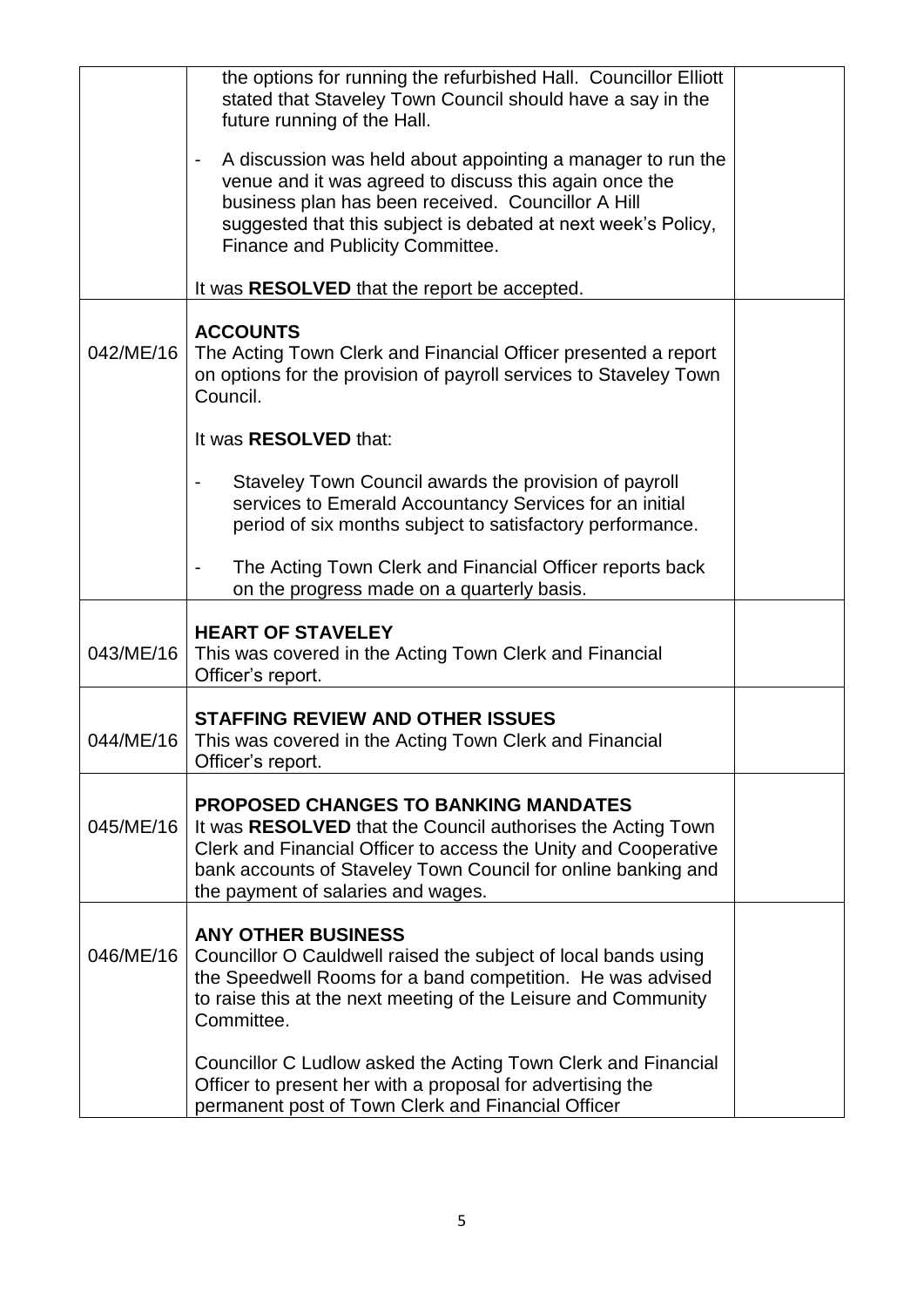## **APPENDIX 1**

| <b>Staveley Town Council</b> |                                                   |                                                 |
|------------------------------|---------------------------------------------------|-------------------------------------------------|
|                              | Draft Proposed Precept 2016/17 and Budget 2016/17 |                                                 |
|                              |                                                   | <b>Proposed</b><br><b>Budget 2016/17</b><br>(2) |
| 1001                         | Room Hire                                         | 20,400                                          |
| 1002                         | <b>Bar Takings</b>                                | 10,000                                          |
| 1003                         | <b>Rent Received</b>                              | 38,818                                          |
| 1005                         | Other Income                                      | 15,000                                          |
| 1006                         | <b>Donations Received</b>                         | 400                                             |
| 1007                         | <b>Bowling Green Hire</b>                         | 770                                             |
| 1009                         | <b>Market Stalls/Flea Market</b>                  | 1,500                                           |
| 1012                         | <b>Grants Received</b>                            | 0                                               |
| 1013                         | <b>Admission Fees</b>                             | $\overline{0}$                                  |
| 1017                         | <b>Refreshments</b>                               | $\overline{0}$                                  |
| 1176                         | Precept                                           | $\overline{0}$                                  |
|                              | <b>Council Tax Support Grant</b>                  | $\Omega$                                        |
| 1190                         | Interest                                          | 114                                             |
| 1195                         | <b>DCC</b> Loan                                   |                                                 |
|                              | <b>Total Income</b>                               | 87,002                                          |
|                              |                                                   |                                                 |
| 3002                         | <b>Stock</b>                                      | 3,500                                           |
| 4001                         | <b>Staff Salaries</b>                             | 70,908                                          |
| 4002                         | <b>Staff NI</b>                                   | 4,489                                           |
| 4003                         | Staff Superann.                                   | 12,793                                          |
| 4004                         | <b>Manual Wages</b>                               | 61,822                                          |
| 4005                         | <b>Manual NI</b>                                  | 4,946                                           |
| 4006                         | Manual Superann.                                  | 14,095                                          |
| 4008                         | Training                                          | 1,150                                           |
| 4009                         | <b>Staff Expenses</b>                             | 250                                             |
| 4010                         | <b>Safety Clothing</b>                            | 300                                             |
| 4012                         | <b>Water Rates</b>                                | 4,500                                           |
| 4013                         | <b>General Rates</b>                              | 21,055                                          |
| 4014                         | Electricity/Gas                                   | 37,853                                          |
| 4020                         | <b>Broadband Charges</b>                          | 887                                             |
| 4021                         | Telephone                                         | 2,145                                           |
| 4022                         | Postages                                          | 600                                             |
| 4023                         | Stationery                                        | 6,033                                           |
| 4024                         | <b>Subscriptions</b>                              | 657                                             |
| 4025                         | Insurance                                         | 10,119                                          |
| 4030                         | <b>Staff Advertising</b>                          | 1,520                                           |
| 4031                         | <b>Other Advertising</b>                          | 939                                             |
| 4032                         | Publicity                                         | 1,186                                           |
| 4034                         | Refreshments                                      | 1,810                                           |